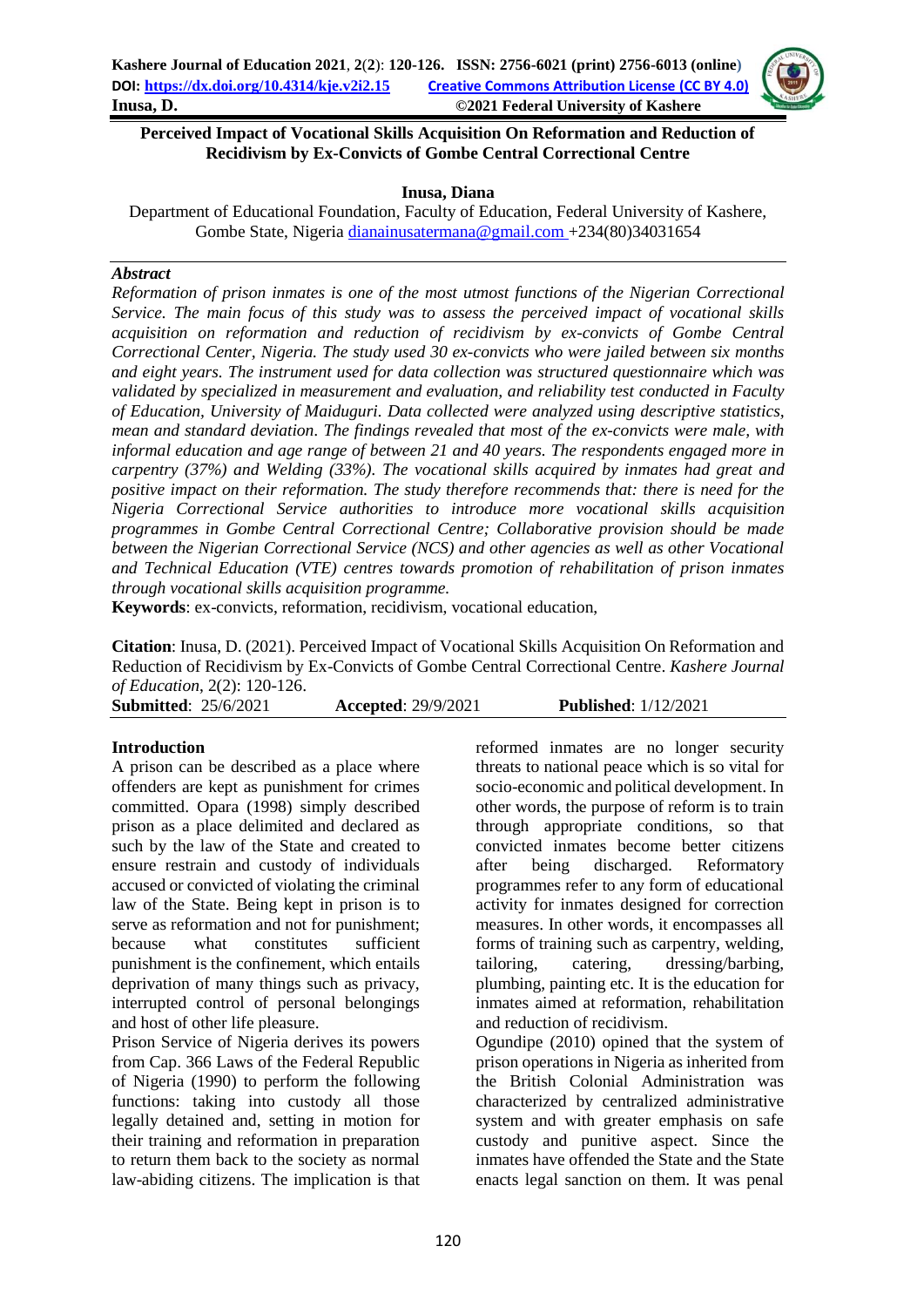

bondage that included many things such as

deprivation of liberty, social rejection, deprivation of material possession, and deprivation of hetro-sexual relation, deprivation of autonomy and corporal punishment, application of severe physical pains as flogging or hanging.

As a member of the United Nations, Nigeria adopted the provision of the United Nations Minimum Standard rules for treatment of inmates. Nigeria Correctional Centers are now operating in a progressive spirit with a view towards not only inmates' custody but also their ultimate reformation and social rehabilitation through various reformatory programmes. Consequently, various Correctional Commands have works and welfare units that coordinate the programmes such as vocational skills (carpentry, welding, tailoring, catering, hair dressing/barbing, plumbing, painting etc), modern farming, health education, recreational activities, to mention but a few. All these reformatory/reintegration programmes are provided to ensure and enhance complete reformation and rehabilitation of inmates for successful reintegration into the society. According to Olojede (2009) the Nigeria Correctional Services has since 2003 renewed its efforts at providing after-care service for discharged inmates.

The introduction of vocational skills training as part of prisoners' rehabilitation offers opportunities for offenders to reduce recidivism, thereby increasing the likelihood of successful reintegration into the community and reducing the risk of reoffending (Mbatha *et al*., 2019). According to Ogundipe (2008), the Nigerian Correctional Services has developed pragmatic educational programmes for reforming inmates. These programmes according to him include: Vocational Skills Development Programmes (VSDP) which aimed at empowering the inmates with the needed skills for self-sustenance and actualization. The programmes enable inmates to learn skills in such vocation as tailoring, plumbing, carpentry, woodwork, barbing, shoe making, and a lot of others. Vocational Education Programmes attempts to provide inmates with the skills for adequate self-employment. Vocational skills assist inmates to earn a living so that they will not be liabilities after discharged, because

there are many inmates who do not have selfacquired skills and those that have little skill will improve. Adult Remedial Education Programmes (AREP) was designed to help inmates who before they came to the prison, were pursuing one academic programme or the other. Through these educational programmes, various inmates have passed diverse external examinations and obtained various certificates (Ali, 2015; The Nation, 2017).

The Nigeria Prison Service (2016) according to Gombe Central Correctional Center has the following categories of inmates: -

- 1. **Convicted inmates** 'A convicted inmate is a person who has been proven guilty of an offense or crime by the verdict of a competent court of law. They are housed in prisons.' This is the category of inmates who are serving sentence for some period of time. The sentence terms varied depending on the gravity of the offence whether short- or long-term sentences. After the expiration of the term of sentence, the offenders are expected to be released and reintegrated into the society.
- 2. **Lifer** they are inmates who are serving sentence for life time. In other word, is called life imprisonment.
- 3. **Awaiting trial** they are the category of inmates who are not yet proven guilty and convicted by the court of law. They are in the prison waiting for judgments at any moment the court can demand for them either to free, and send them back home or sentence them.
- 4. **Condemned inmates** they are category of inmates who are convicted to death sentence. They are in the prison waiting for the day of execution.

Prison is designed and established to serve several purposes among which are: Identifying the reason for inmate's anti-social behavior, train, reform and rehabilitate the offenders for meaningful livelihood after discharge through different forms of reformatory programmes. Despite the money spent on reformatory programmes, both human and material resources that are put in place by government and non-governmental organizations, yet there is high increase in crime and recidivism. In Nigeria, research has established that there is high increase in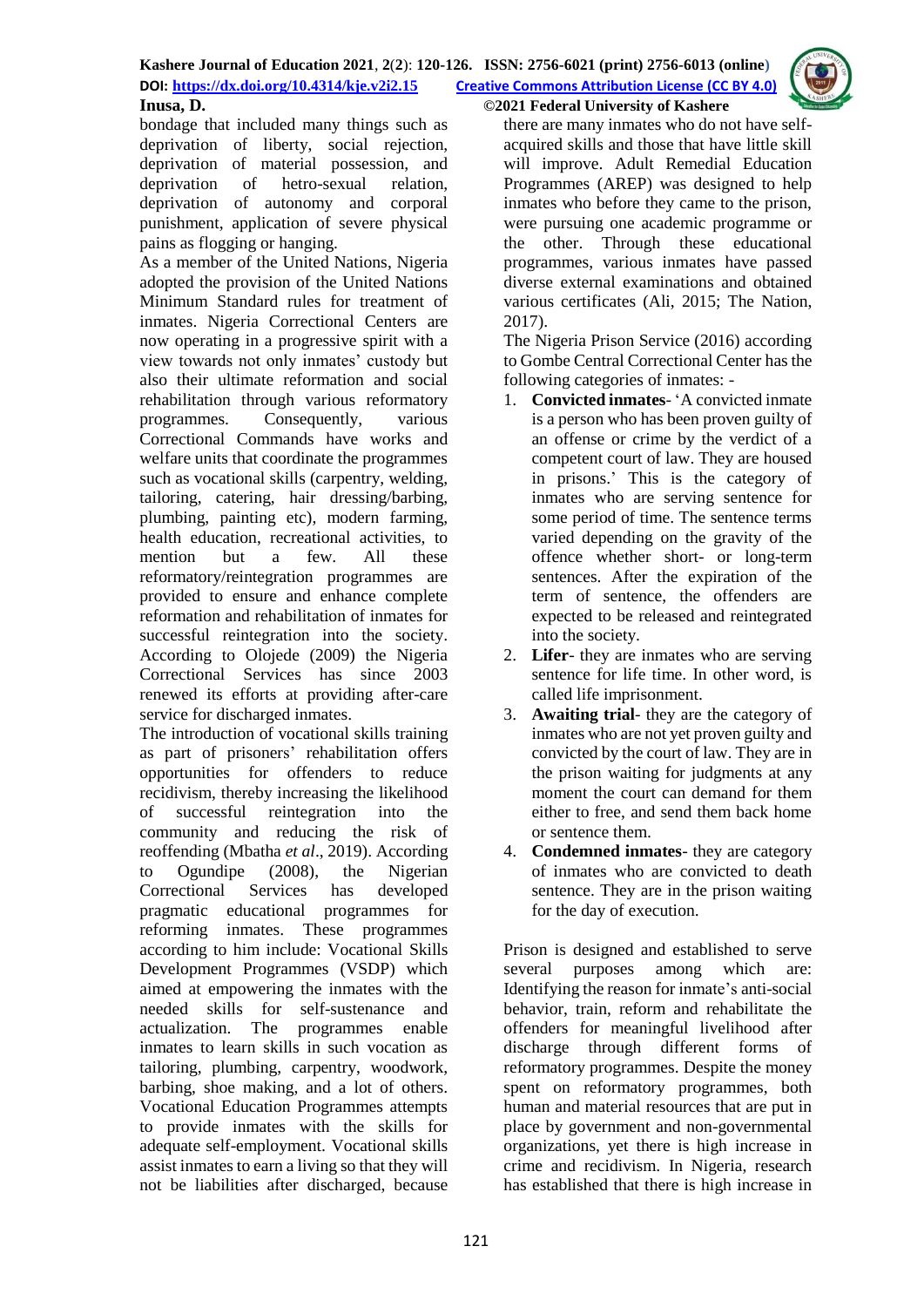

crime rate and male offenders have greater propensity of recidivism (Igbo and Ugwuoke 2003; Soyombo, 2009; Ugwuoke, 2010; Abrifor *et al*., 2012).

Of the inmates in Gombe Central Correctional Services, between 40 – 50% of the inmates were recidivists (Nigeria Prison Services, 2016). That is why, in recent times, armed robbery, kidnapping, rape, drug trafficking, fraud, traffic offences, murder, internet fraud and theft have become more serious problems in the society. As a result of this, more people are taken to the prison. In the views of Anyanwu *et al*. (2018) "prison is a correctional institution where offenders or crime committers or those awaiting trials, are securely housed and given some sort of training while in conferment to prepare them for reintegration into the larger society on release." Furthermore, the authors stated that imprisonment is a term of judicial sentence available for a convicted offender of adult age, involving incarceration in prison for either life or a specified period of time (Walsh & Poole, 2007 in Anyanwu *et al*., 2018). The constitution of Nigeria provides the objectives of the Nigerian prisons, thus:

- i. To keep safe custody of prisoners interned
- ii. To identify the causes of their anti-social behaviour, treat and reform them to become disciplined and law-abiding citizens of a free society;
- iii. To train them towards their eventual reformation, rehabilitation and reintegration to the society after their discharge:
- iv. To generate funds for the government through prison farms and industries.

Today, emphasis is no longer principally on the penance of prisoners but reformation and rehabilitation of offenders (Igbo, 2007). The Nigerian prison service is assigned the responsibility of reforming and rehabilitating prisoners. This arduous obligation is discharged through cautiously strategize and well-articulated execution. The purpose of reformation and rehabilitation programmes is to instill discipline, respect for law and order, and dignity of authentic employment. These programmes include education and vocational training (Anyanwu *et al*., 2018). Inmates are released after completion of their sentence or jail term. Government invest huge sum of money in the educational and vocational training programmes. Yet, there is little or no monitoring of the ex-convicts in the larger society to ensure proper reintegration as well as the practicing of the vocational skills acquired while in prison. As a result, there is dearth of information on the perceived impact of vocational skills acquired by the ex-convicts. Based on the aforementioned backdrop, the study was conducted to assess the perceived impact of vocational skills acquisition on reformation and reduction of recidivism by ex-convicts of Gombe Central Correctional Center. Specifically, the study sought to;

- 1. Determine the demographic information of the ex-convicts of Gombe Central Correctional Center;
- 2. Identify the vocational skills acquired by the ex-convicts of Gombe Central Correctional Center; and
- 3. Ascertain the ex-convicts' perceived impact of vocational skills acquired on reformation and reduction of recidivism in Gombe Central Correctional center.

# **Methodology**

The study adopted a descriptive survey research design. The target population of the study was ex-convicts who served their jail terms for the period of between six months and eight years in Gombe Central Correctional Center and have been released into the general society. Out of the inmates released between 2015 and 2016 only, (30) were located, identified and administered questionnaire. The research focused on inmates released in 2015 and 2016 due to the freshness of their release as at when data was collected, because inmates released before these years were nowhere to be found in the addresses provided. Their addresses were gotten from the Gombe Central Correctional Centre authorities. The instrument used for data collection was a set of structured questionnaire. The instrument was validated by five (5) experts of Measurement and Evaluation from University of Maiduguri. The instrument was pilot tested in University of Maiduguri, the data obtained was analyze using Cronbach method, where the reliability coefficient of 0.77 was found. The data collected was analyzed using descriptive statistics (frequency counts and percentages), mean and standard deviation. The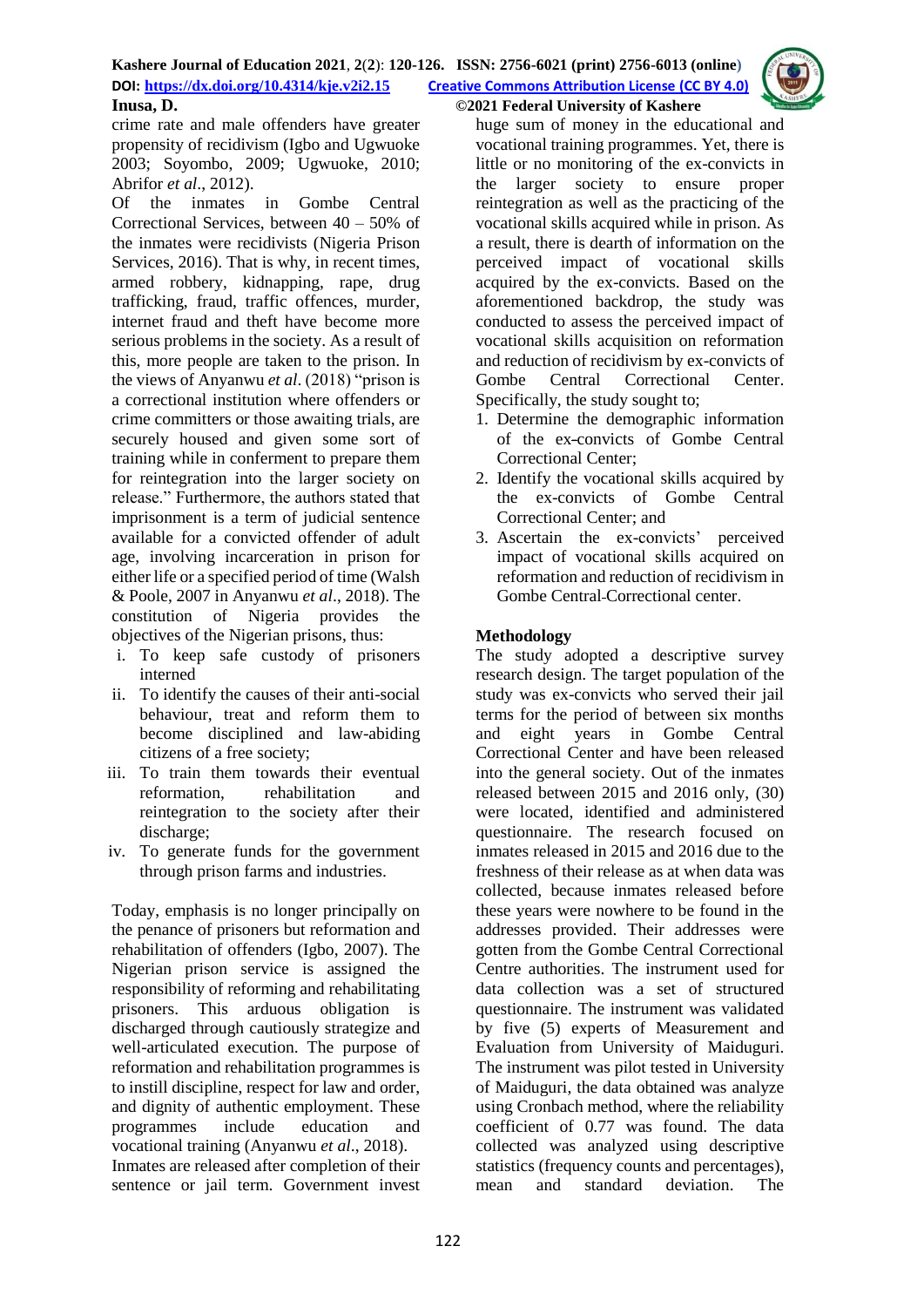

questionnaire had a four-point response options of strongly agree (SA), Agree (A), Disagree (D) and Strongly Disagree (SD) with a corresponding value of 4, 3, 2 and 1 respective. A mean score of 2.50 was used for decision-making. Any item with a mean rating of 2.50 or above was regarded as accepted.

### **Results**

## **1. Socio-economics characteristics of the respondents**

Table 1: Demographic Information of the Exconvicts of Gombe Central Correctional **Center** 

| <b>Status</b>  | <b>Variables</b> | <b>Frequency</b> | Percentage $(\% )$ |
|----------------|------------------|------------------|--------------------|
| Gender         | Male             | 26               | 86.7               |
|                | Female           | 4                | 13.3               |
| Marital status | Single           | 14               | 46.7               |
|                | Married          | 10               | 33.3               |
|                | Divorce          | 4                | 13.3               |
|                | Widowers         | 2                | 6.7                |
| Education      | <b>Informal</b>  | 26               | 86.7               |
|                | Primary          | 4                | 13.3               |
| Location       | Urban            | 4                | 13.3               |
|                | Rural            | 26               | 86.7               |
| Age            | 21-40            | 27               | 90.0               |
|                | $41 - 60$        | 3                | 10.0               |

Source: Field Survey, 2017

The result from Table 1 revealed that exconvicts were mostly single (47%), male (87%) with less educational (87%) levels located mostly in rural areas (87%) with age range of between 21 and 40 years (90%).

#### **2. Vocational skills acquired by Exconvicts**

| Table 2. Vocational Skills Acquired by the Ex-Convicts of Gombe Central Correctional Center |  |
|---------------------------------------------------------------------------------------------|--|
|---------------------------------------------------------------------------------------------|--|

| S/N | <b>Vocational Skill</b> | <b>Frequency</b> | Percentage |
|-----|-------------------------|------------------|------------|
|     | Hair dressing/Barbing   |                  | 3.3        |
| ∍   | Carpentry               |                  | 36.7       |
| 3.  | Welding                 | 10               | 33.3       |
| 4.  | Tailoring               | h                | 20         |
|     | Catering                |                  | 6.7        |
|     | <b>Total</b>            | 30               | 100        |

Source: Field Survey, 2017

The result from Table 2 shows that exconvicts were exposed to various vocational skills. The result revealed that carpentry and welding were the most trained skills by the ex-convicts as both skills were highlighted by 37% and 33% of the respondents respectively. Tailoring was recorded by 20%

of the respondents while catering was participated by 7% of sample population. The least participated skill was hair dressing/barbing with 3.3%

### **3. Perceived impacts of Vocational Skills acquired by Ex-convicts**

Table 3. Perceived Impact of Vocational Skills Acquired on Reformation and Reduction of Recidivism among ex-convicts of Gombe Central Correctional Centre

| S/N | <b>Items Statement</b>        |    | <b>Mean</b> | <b>SD</b> | <b>Remarks</b> |
|-----|-------------------------------|----|-------------|-----------|----------------|
|     | Became employer/self employed | 30 | 3.13        | 0.92      | Agreed         |
| b   | Contribution to Development   | 30 | 3.03        | 0.66      | Agreed         |
|     | Increase in income            | 30 | 2.83        | 1.00      | Agreed         |
| 3.  | Improved livelihood           | 30 | 2.70        | 0.97      | Agreed         |
|     | Better your behavior          | 30 | 2.56        | 1.05      | Agreed         |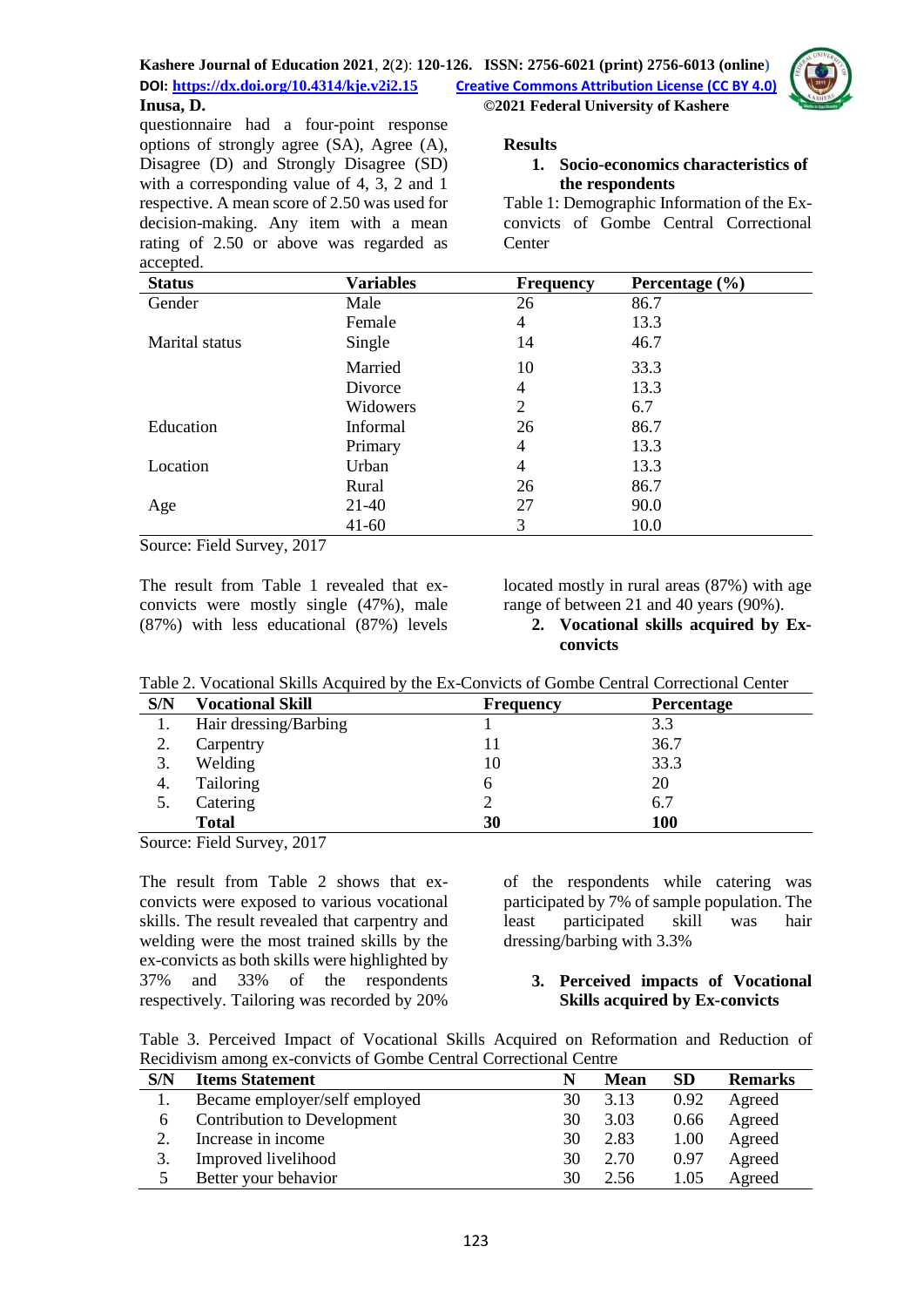|                                   | Kashere Journal of Education 2021, 2(2): 120-126. ISSN: 2756-6021 (print) 2756-6013 (online)<br>DOI: https://dx.doi.org/10.4314/kje.v2i2.15 Creative Commons Attribution License (CC BY 4.0) |                      |
|-----------------------------------|----------------------------------------------------------------------------------------------------------------------------------------------------------------------------------------------|----------------------|
|                                   |                                                                                                                                                                                              |                      |
| Inusa, D.                         | ©2021 Federal University of Kashere                                                                                                                                                          | <b>Efective by C</b> |
| $\Lambda$ Educational improvement | Disagreed<br>$220$ $0.91$                                                                                                                                                                    |                      |

| Educational improvement              | 2.20    | 0.91 Disagreed |
|--------------------------------------|---------|----------------|
| Better relationship with the society | 30 2.20 | 0.98 Disagreed |
| $\cdots$                             |         |                |

Source: Field Survey, 2017;  $N =$  sample size

The result in Table 3 indicates that majority of the indicators had mean value of greater than 2.50. The ex-convict becoming employer of labour or self-employed scored a mean value of 3.13. The ex-convicts' contribution the economic development was rated 3.03 while increase in ex-convict's income scored a mean value of 2.83. Improvement in livelihood and better behaviour scored 2.70 and 2.56 respectively. Ex-convicts' relationship with the society scored a mean value of 2.20 while educational improvement scored 2.20 as well. The standard deviation of the perceived impact of the vocational skills acquired while in prison showed a low deviation from the mean as most values were less than 1, which means that the respondents were not too far from the mean and opinion of one another in the responses.

## **Discussion of Findings**

Inmates who enrolled in vocational educational and training programmes while incarcerated had lower recidivism rates than those who did not attend the programmes. Inmates need education and training programmes that not only teach them to read and write but also provide them with the necessary skills that promote a positive transition to society when they are released (Mbatha *et al*., 2019). The outcome of the result indicate that the ex-convicts were still young males in their productive periods of life. Hence, their lives could still be useful and meaningful, if they apply the skills learnt judiciously.

The vocational skills acquired while in prison made the ex-convicts employers of labour/self-employed. The ex-convicts' agreement to the perception that vocational skills acquisition has made them employers of labour/self-employed implies that they have become owners of businesses who could reduce the huge unemployment in the Nigerian society. The vocational skills received does not only enhanced their contribution to the development of the society, it also makes them agents of change and productive members of the society.

According to Omoni and Ijeh (2009) 'prison education or training has the primary task of increasing the chance of employment for exconvicts. This will help in reducing crime rates in the country.' The implication of this is that, ex-convicts could become more responsible in their actions, not only to their immediate families but also to the general society, since they have to protect their job and create good personal relationship with diverse individuals.

This study adjudged that the livelihood of the ex-convicts has improved, resulting from their involvement in vocational skills training while in prison. This study also confirmed what Omoni and Ijeh (2009) recommended in their study that inmates should be given qualitative vocational education for rehabilitation and reintegration into the society. The vocational skills can occupy the ex-convicts with diverse economic activities that will be productive to the society and boosting the economy. Hence, they will invariably think less of crime. This is in consensus with Dixion and Cassey (2013) who stated that vocational training has good reformative effect and high quality on the offenders, by creating employment opportunities resulting from skills acquired. The result on whether the ex-convicts' income has increased revealed in affirmation of the perception. The respondents agreed that their income level has increased since their reintegration into the society stemming from the engagement on the vocational skills acquired. Most times it is unemployment and lack of finances that gives rise to crimes. The essence of a business is to earn profit which translate into higher income and better life.

The study suggest that respondents reasonably accept that reformation and rehabilitation of prison inmates through vocational skills acquired have influenced the changing of their behaviour for better; empowered them to keep away from violence, have a better communal relationship and became self-reliance. This is in agreement with the study of Abba (2016) in his study on rehabilitation of prison inmates through vocational skills acquisition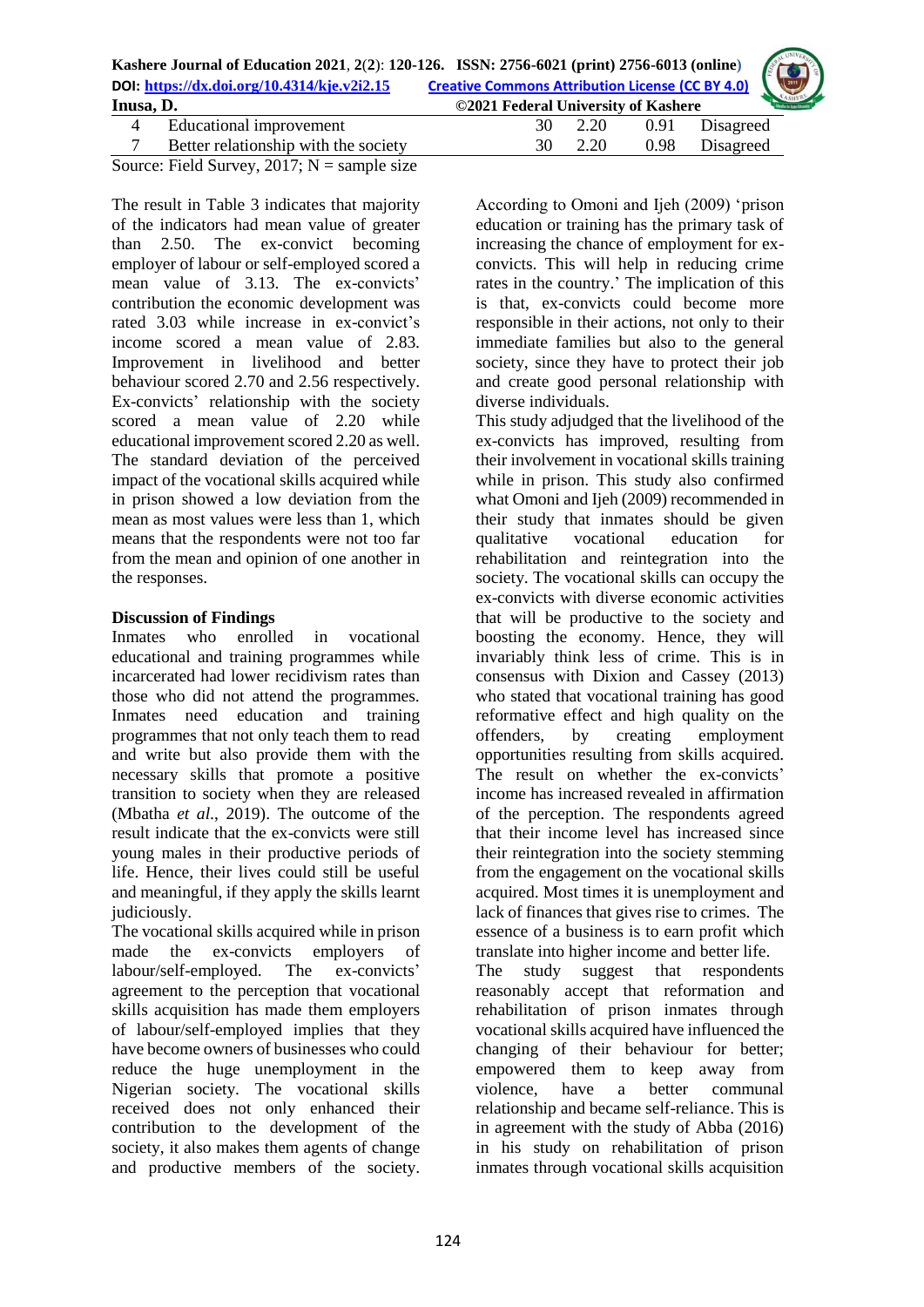programmes in North-West States, Nigeria. The finding showed that the respondents disagreed with the perception that there is educational improvement on the ex-convicts while in incarceration. This is attributable to unavailability or nonfunctional educational program in the Gombe Central Correctional Center. This is a confirmation of the assertion of Curtis in Omoni and Ijeh (2009) who stated that less than a third of prisoners have access to education, and those who do, spend only nine hours a week in formal learning activities. It is believed that many prisons do prepare inmates for life after release for effective integration into the society. Government has been making provision for the education of the prisoners, yet, not much have been done to help the prisoners. In line with Omoni and Ijeh (2009) assumption, "prisoners do not need education" and further stated that where there is educational program in prison, the standard of education in prison is inadequate and unacceptable. All this attributes may have contributed to the educational status or standard of the exconvicts not to improve.

## **Conclusion**

Vocational skill training is a means used in prison for the rehabilitation of inmates with – concerned on employment, and it is obvious that vocational education is an indisputable means of combating crime and decreasing recidivism in the society. When the inmate acquires the relevant skills, it can go a long way to better their livelihood and improve their income as well as contribute to the development of the country. This training culminated into change in behaviour of the ex-convicts. When ex-convicts' behaviour is changed positively, there will be reduction in recidivism resulting from abstinence from crimes. The rehabilitation of prison inmates through vocational skills acquisition programmes has enhanced social and economic well-being of the ex-convicts to a high extent in Gombe State, Nigeria.

# **Recommendations**

Consequent upon the findings of the study, the following recommendations were made:

1. Since the result revealed that vocational skills available in Gombe Correctional Center are few and yet it has improved livelihood and income of the ex-convicts, there is need for the Nigeria Correctional Service authorities to introduce more vocational skills acquisition programmes that are not in existence in Gombe Central Correctional Centre.

- 2. Collaborative provision should be made between the Nigerian Correctional Service (NCS) and other agencies as well as other Vocational and Technical Education (VTE) centres towards promotion of rehabilitation of prison inmates through vocational skills acquisition programme in the prison.
- 3. Enlightenment programmes such as conferences, seminars and workshops should be mounted by the Nigerian Correctional Service for the prison officials, private individuals, educationist and Non-Governmental Organizations on the need to embrace and support rehabilitation of prison inmates through vocational skills acquisition programmes in Nigeria considering the tenacity of vocational skills acquisition in creating better relationship between the exconvicts and the society.

# **References**

- Abba, M. (2016). Rehabilitation of prison inmates through vocational skills acquisition programmes in North-West States, Nigeria. A thesis presented to the Department of Adult Education and Extra-Mural Studies, University of Nigeria, Nsukka, Pp 195
- Abrifor, C. A., Atere, A. A. & Muoghalu, C. O. (2012). Gender differences, trend and pattern of recidivism among inmates in selected Nigeria prisons. *European Scientific Journal*, 8(24):25- 44.
- Ali, T. (2015). 31 prison inmates receive WAEC certificates. [https://passnownow.com/31-prison](https://passnownow.com/31-prison-inmates-receive-waec-certificates/)[inmates-receive-waec-certificates/.](https://passnownow.com/31-prison-inmates-receive-waec-certificates/) Accessed 05/07/2021
- Anyanwu, J. I., Onyechi1, K C. N., Adikwu, V., Ezegbe, B. N. and Out, M. S. (2018). Influence of Vocational Education on Prison Inmates' Interest in Vocational Activities in Enugu State, Nigeria. *International Journal of*